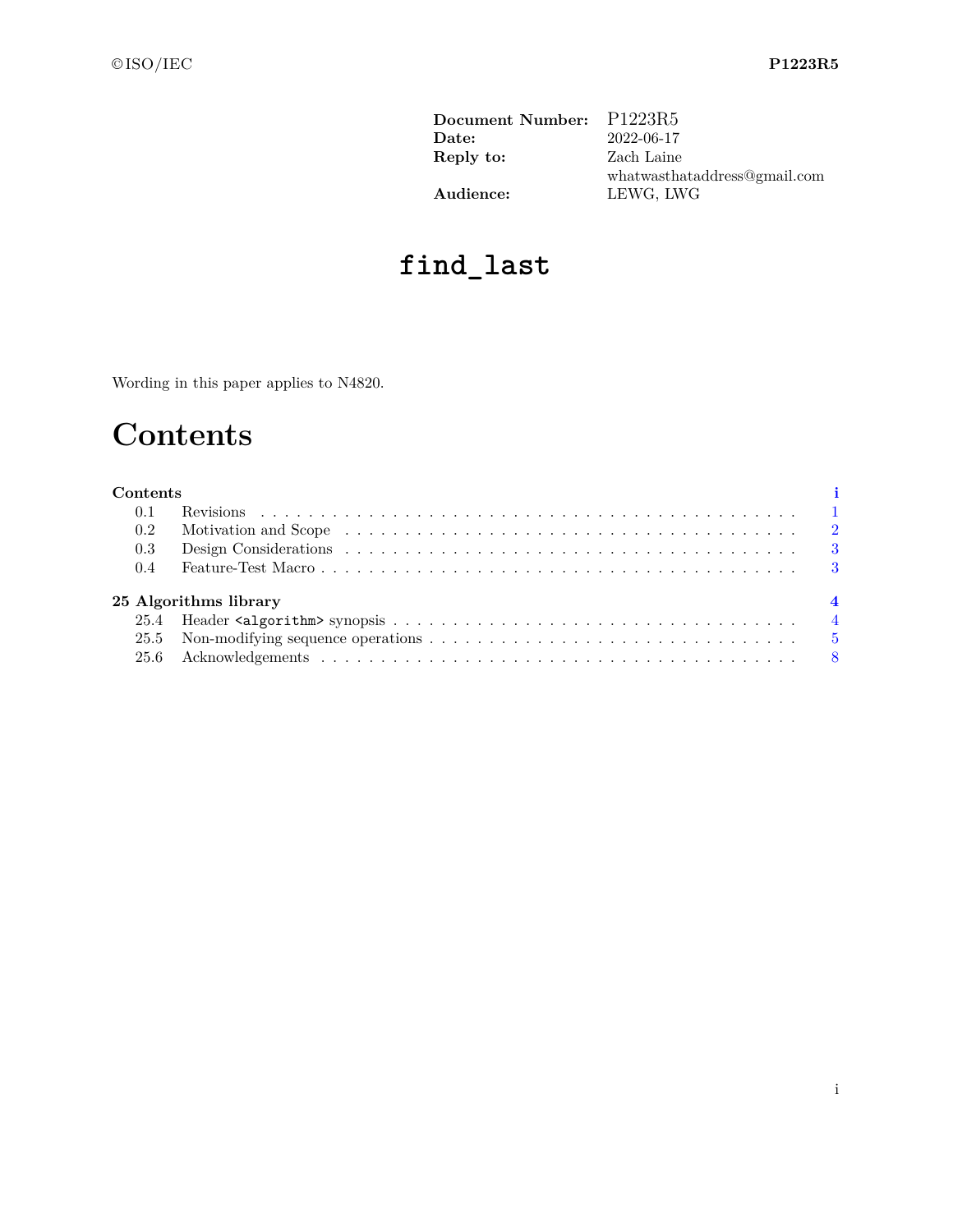#### <span id="page-1-0"></span>**0.1 Revisions**

#### **0.1.1 Changes from R3**

- Update wording based on LWG review: reintroduce motivation section; add feature test macro; use final concept names; safe\_iterator -> borrowed\_iterator; IndirectRelation -> indirect\_binary\_predicate; add whitespace; change the wording to reflect the way find() is specified post boolean-testable paper.
- Remove the word any in wording based on LWG 2020-12-11 review.
- add design considerations to address return value api issue raised in LWG review.
- add results of SG9 and LEWG polling on api change.
- replaced outdated sentinel<I> with sentinel\_for<I>.
- update wording for new api replacing iterator returns with range return values.

### **0.1.2 Changes from R2**

— Update wording based on Cologne meeting LWG small group review.

#### **0.1.3 Changes from R1**

- Change find\_backward() to find\_last().
- Wording.

#### **0.1.4 Changes from R0**

- Base synopsis on The One Ranges Proposal (P0896R4).
- Drop std-namespace overloads.
- Drop find not() and find not backward().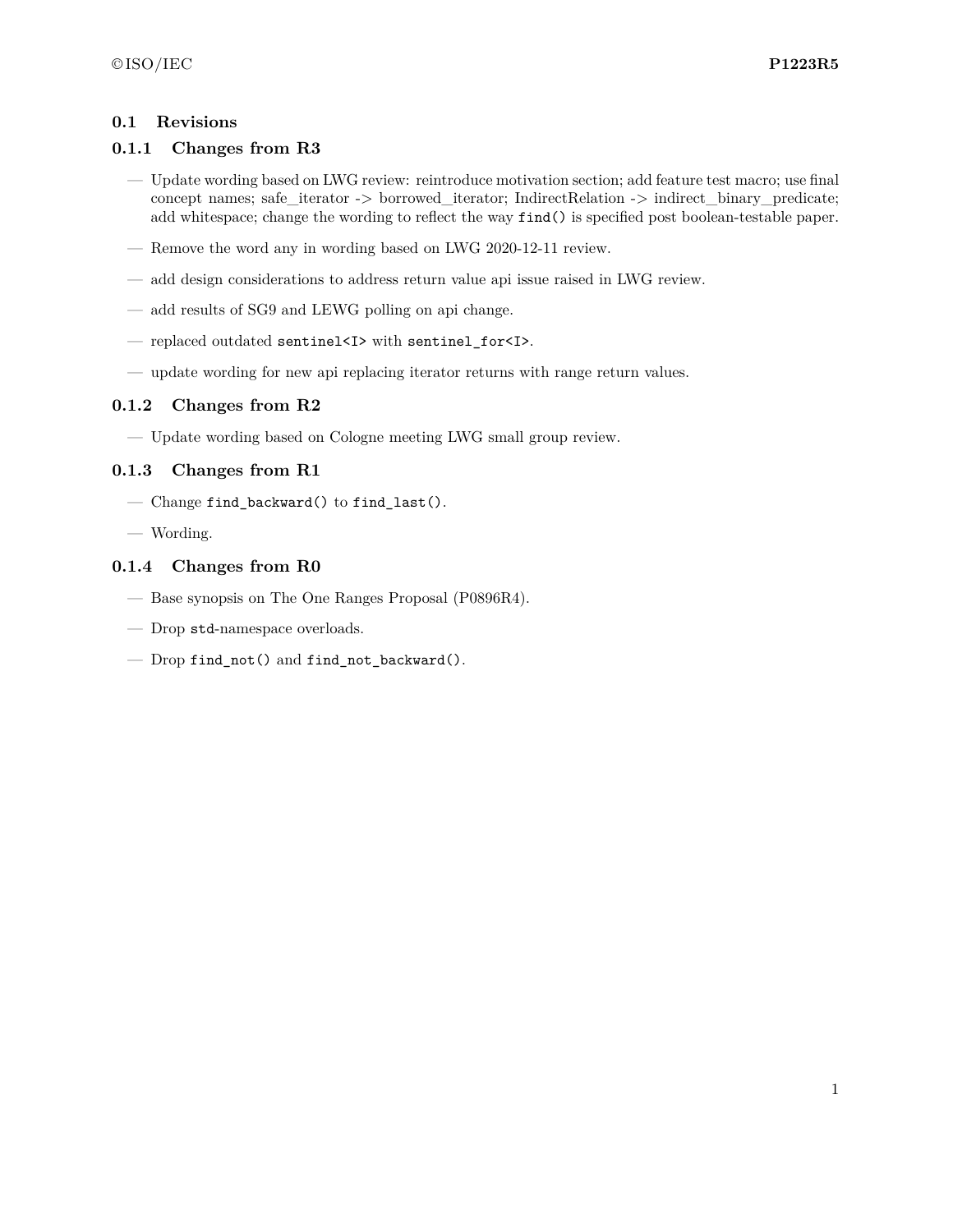#### <span id="page-2-0"></span>**0.2 Motivation and Scope**

Consider how finding the last element that is equal to 'x' in a range is typically done (for all the examples below, we assume a valid range of elements [first, last), and an iterator it within that range):

```
while (it-- != first) {
    if (*it == x) {
        // Use it here...
    }
}
```
Raw loops are icky though. Perhaps we should do a bit of extra work to allow the use of find():

```
auto rfirst = std::make_reverse_iterator(it);
auto rlast = std::make_reverse_iterator(first);
auto it = std::find(rfirst, rlast, x);// Use it here...
```
That seems nicer in that there is no raw loop, but it requires an unpleasant amount of typing (and an associated lack of clarity).

Consider this instead:

auto it =  $std::find\_last(first, it, x);$ *// Use it here...*

That's better! It's a lot less verbose.

Let's consider for a moment the lack of clarity of the make\_reverse\_iterator() code. In a typical use of find(), I search forward from the element I start from, including the element itself:

auto it = std::find(it, last, x); // Includes examination of  $*it$ .

However, using finding in reverse in the middle of a range leaves out the element pointed to by the current iterator:

```
auto it = std::find( // Skips *it entirely.
    std::make reverse iterator(first),
    std::make_reverse_iterator(it),
    x);
```
That leads to code like this:

```
auto it = std::find( // Includes *it again!
    std::make_reverse_iterator(first),
    std::make_reverse_iterator(std::next(it)),
    x);
```
Though this looks like an off-by-one error, is is correct. Moreover, even though the use of next() is correct, it gets lost in noise of the rest of the code, since it is so verbose. Use find\_last() makes things clearer:

```
// Search, but don't include *it.
auto it_1 = std::find\_last(first, it, x);// Search, and include *it.
auto it 2 = std::find last(first, std::next(it), x);
```
The use of next() may at first appear like a mistake, until the reader takes a moment to think things through. In the reverse iterator version, this correctness is a lot harder to readily grasp.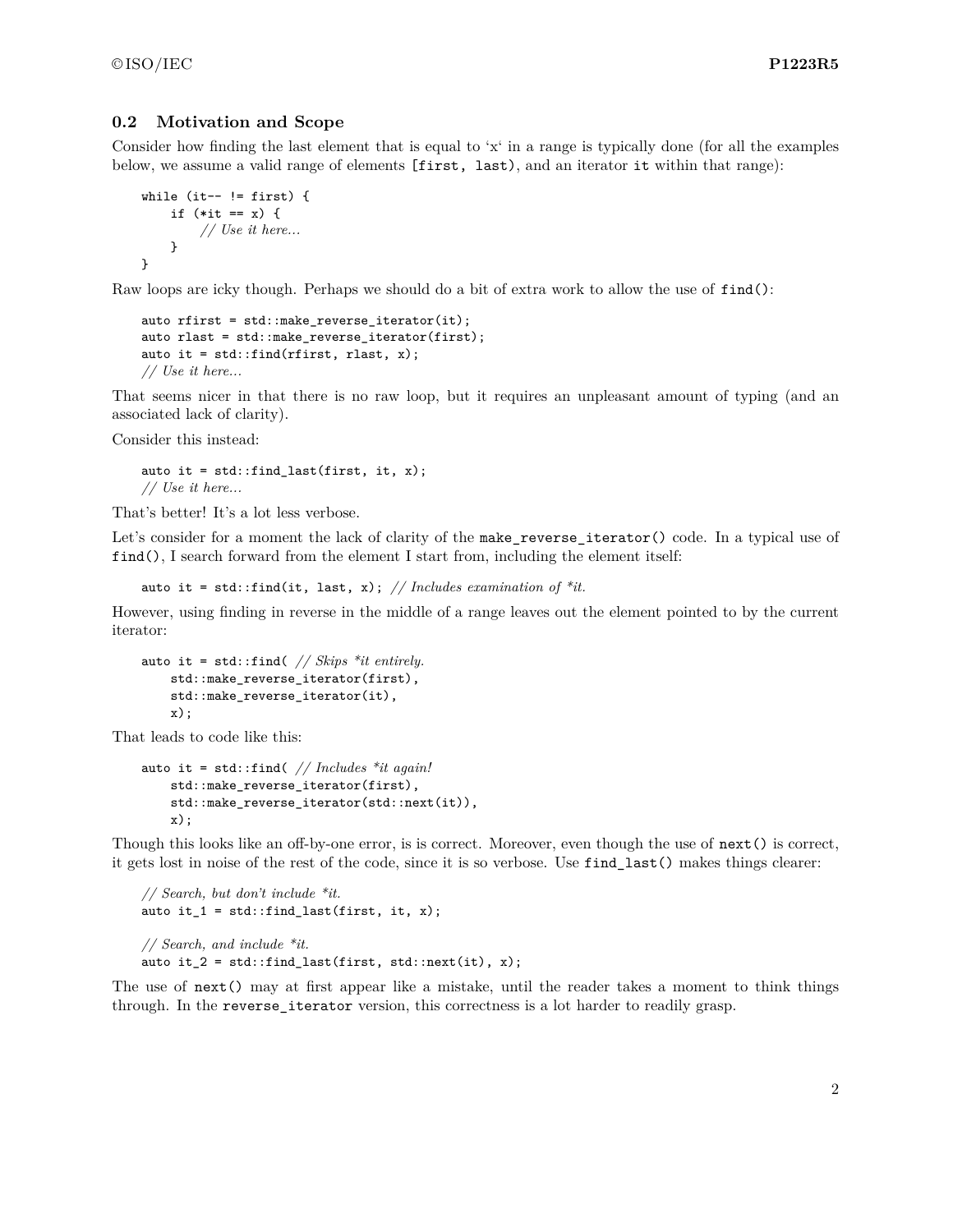to:

#### <span id="page-3-0"></span>**0.3 Design Considerations**

During LWG review it was noted that the original design does not account for the principle of preserving useful information. Specifically, with sentinal-based ranges find\_last() needs to calculate the end of the range, but the api as specified does not return the end. At the time  $\frac{1}{2}$  $\frac{1}{2}$  $\frac{1}{2}$ , a small group had consensus to ask LEWG to change the return to include the end.

To incorporate the calculation of the end of the range would require changing the signature from:

```
//current wording
template<forward_iterator I, sentinel<I> S, class T, class Proj = identity>
 requires indirect_binary_predicate<ranges::equal_to, projected<I, Proj>, const T*>
  constexpr I find_last(I first, S last, const T& value, Proj proj = \{\});
template<forward_range R, class T, class Proj = identity>
 requires indirect_binary_predicate<ranges::equal_to, projected<iterator_t<R>, Proj>, const T*>
 constexpr borrowed_iterator_t<R>
    find_last(R&& r, const T& value, Proj proj = {});
// possible new wording
template<forward_iterator I, sentinel<I> S, class T, class Proj = identity>
 requires indirect_binary_predicate<ranges::equal_to, projected<I, Proj>, const T*>
  constexpr subrange<I> find_last(I first, S last, const T& value, Proj proj = {});
```

```
template<forward_range R, class T, class Proj = identity>
 requires indirect_binary_predicate<ranges::equal_to, projected<iterator_t<R>, Proj>, const T*>
  constexpr borrowed_subrange_t<R>
    find_last(R&& r, const T& value, Proj proj = \{\});
```
where the subrange would be [i, last) when found and [last, last) when not found.

But there's a downside to this design. The api is not inconsistent with the other find algorithms find and find\_first. Also, the usage in a typical use case where only the found iterator is used the user has to discard the extra return information. This was discussed at some length on the LEWG mailing list with only moderate support for the proposed change <sup>[2](#page-3-3)</sup>.

Still, the author feels the change is an improvement and should be made.

SG9 discussed the paper on 2022-04-11 and was weakly in favor of the proposed change <sup>[3](#page-3-4)</sup>.

Poll: We recommend making the change proposed in section 0.3 of P1223R3 for find\_last, (making find\_last returning a subrange) for  $C++23$ .

SF F N A SA 1 4 5 1 0

Outcome: Weak consensus in favor

LEWG mailing list review as of 2022-04-15 had 5 in favor and no against.

#### <span id="page-3-1"></span>**0.4 Feature-Test Macro**

In addition to the wording that follows, add a new feature-test macro \_\_cpp\_lib\_find\_last, with value xxxxxx. This macro should also be defined in  $\alpha$ lgorithm>.

<span id="page-3-2"></span><sup>1)</sup> Dec 2020 LWG review notes https://wiki.edg.com/bin/view/Wg21fall2020/P1223-2020-12-11

<span id="page-3-3"></span><sup>2)</sup> LEWG list discussion 2021-12 http://lists.isocpp.org/lib-ext/2021/12/21613.php

<span id="page-3-4"></span><sup>3)</sup> SG9 results https://github.com/cplusplus/papers/issues/149#issuecomment-1097082737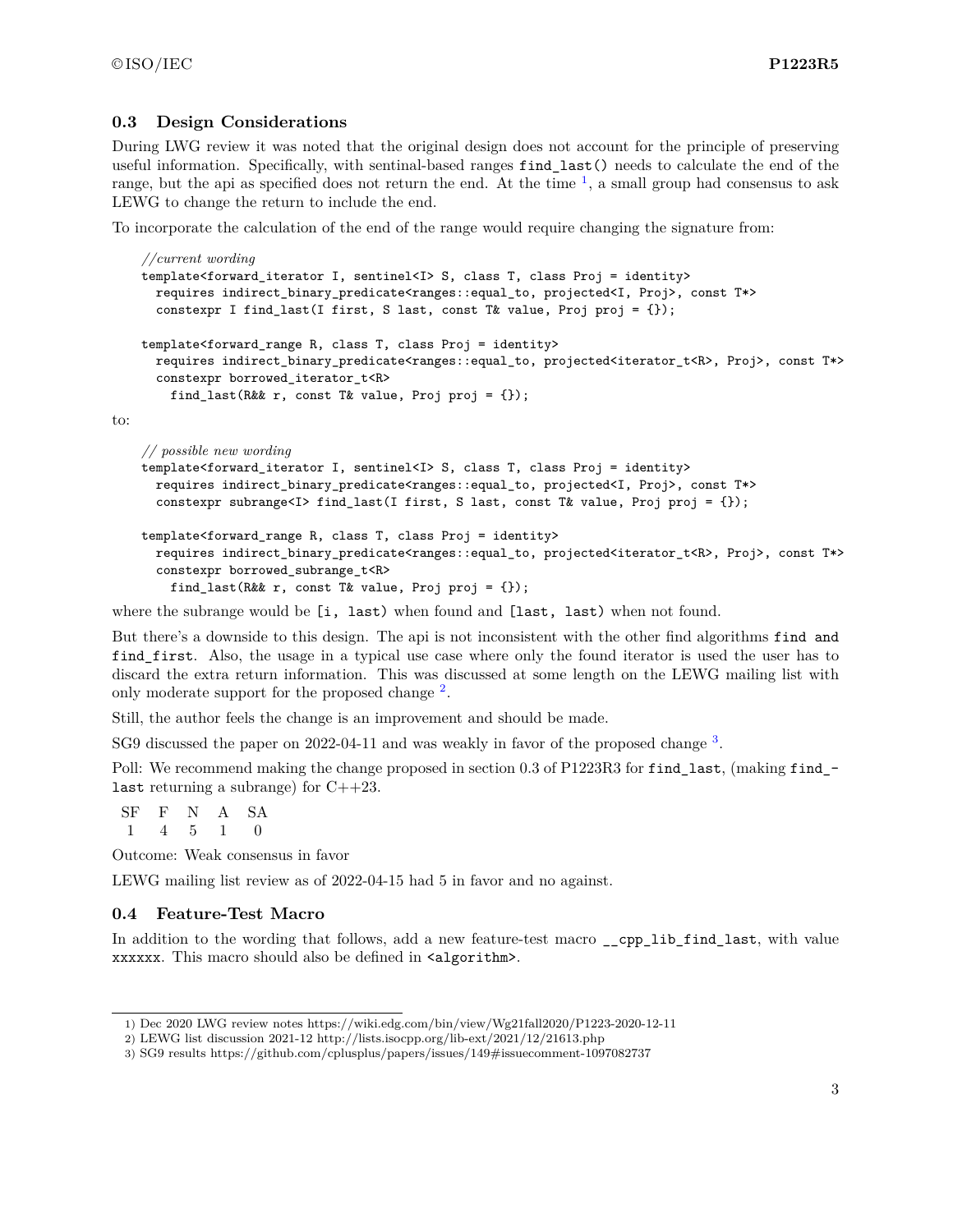## <span id="page-4-0"></span>**25 Algorithms library [algorithms]**

#### <span id="page-4-1"></span>**25.4 Header <algorithm> synopsis [algorithm.syn]**

#### #include <initializer\_list>

#### namespace std { *// [25.5,](#page-5-0) non-modifying sequence operations // [25.5.5,](#page-5-1) find* template<class InputIterator, class T> constexpr InputIterator find(InputIterator first, InputIterator last, const T& value); template<class ExecutionPolicy, class ForwardIterator, class T> ForwardIterator find(ExecutionPolicy&& exec, *// see* **??** ForwardIterator first, ForwardIterator last, const T& value); template<class InputIterator, class Predicate> constexpr InputIterator find\_if(InputIterator first, InputIterator last, Predicate pred); template<class ExecutionPolicy, class ForwardIterator, class Predicate> ForwardIterator find\_if(ExecutionPolicy&& exec, *// see* **??** ForwardIterator first, ForwardIterator last, Predicate pred); template<class InputIterator, class Predicate> constexpr InputIterator find\_if\_not(InputIterator first, InputIterator last, Predicate pred); template<class ExecutionPolicy, class ForwardIterator, class Predicate> ForwardIterator find\_if\_not(ExecutionPolicy&& exec, *// see* **??** ForwardIterator first, ForwardIterator last, Predicate pred); namespace ranges { template<input\_iterator I, sentinel\_for<I> S, class T, class Proj = identity> requires indirect\_binary\_predicate<ranges::equal\_to, projected<I, Proj>, const T\*> constexpr I find(I first, S last, const T& value, Proj proj = {}); template<input\_range R, class T, class Proj = identity> requires indirect\_binary\_predicate<ranges::equal\_to, projected<iterator\_t<R>, Proj>, const T\*> constexpr borrowed\_iterator\_t<R> find(R&& r, const T& value, Proj proj =  $\{\})$ ; template<input\_iterator I, sentinel\_for<I> S, class Proj = identity, indirect\_unary\_predicate<projected<I, Proj>> Pred> constexpr I find\_if(I first, S last, Pred pred, Proj proj = {}); template<input\_range R, class Proj = identity, indirect\_unary\_predicate<projected<iterator\_t<R>, Proj>> Pred> constexpr borrowed\_iterator\_t<R> find\_if(R&& r, Pred pred, Proj proj = {}); template<input\_iterator I, sentinel\_for<I> S, class Proj = identity, indirect\_unary\_predicate<projected<I, Proj>> Pred> constexpr I find\_if\_not(I first, S last, Pred pred, Proj proj = {}); template<input\_range R, class Proj = identity, indirect\_unary\_predicate<projected<iterator\_t<R>, Proj>> Pred>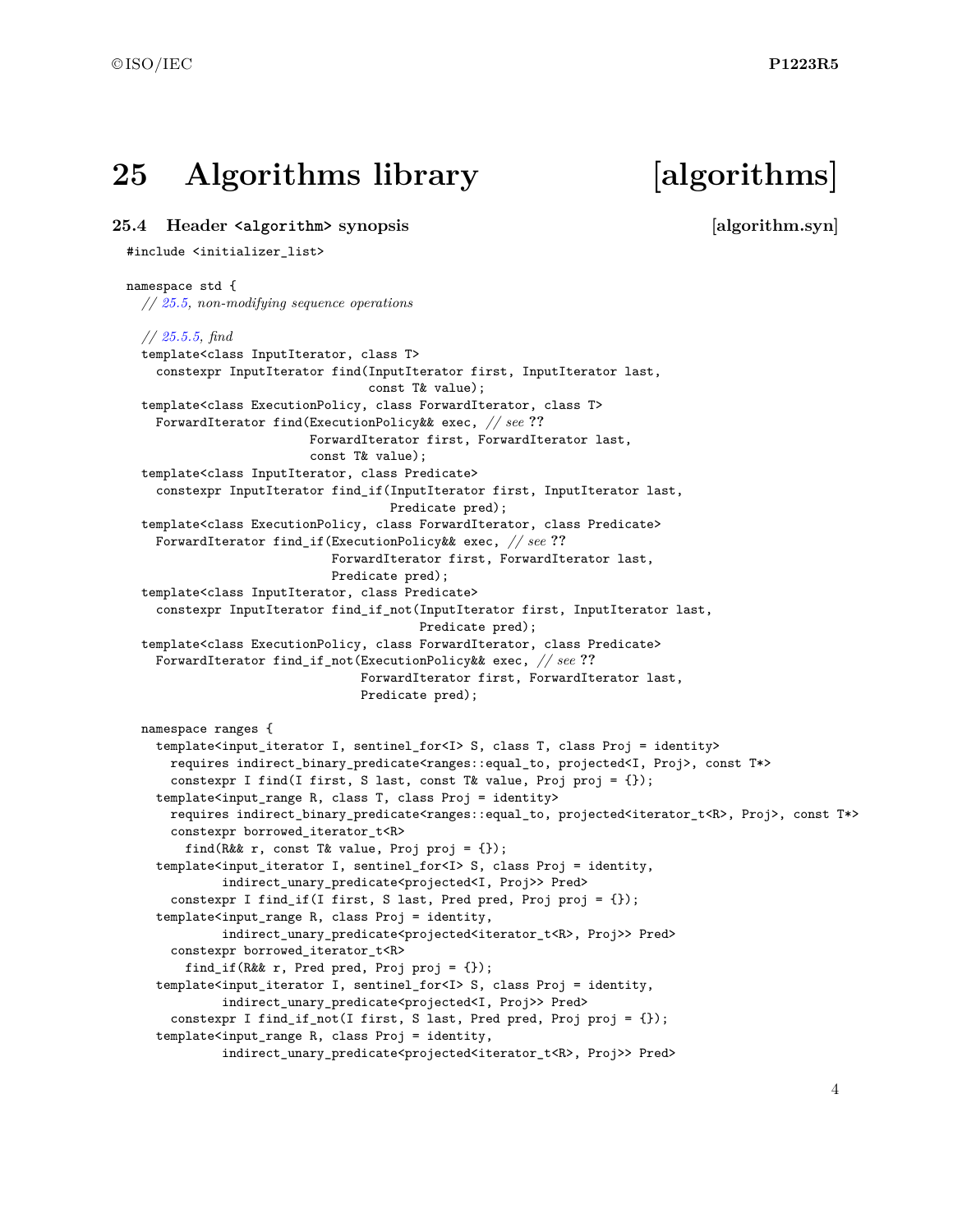```
constexpr borrowed iterator t<R>
      find_if_not(R&& r, Pred pred, Proj proj = {});
}
// 25.5.6, find last
namespace ranges {
  template<forward_iterator I, sentinel_for<I> S, class T, class Proj = identity>
    requires indirect_binary_predicate<ranges::equal_to, projected<I, Proj>, const T*>
    constexpr subrange<I> find_last(I first, S last, const T& value, Proj proj = {});
  template<forward_range R, class T, class Proj = identity>
    requires indirect_binary_predicate<ranges::equal_to, projected<iterator_t<R>, Proj>, const T*>
    constexpr borrowed subrange t < Rfind_last(R&& r, const T& value, Proj proj = {});
  template<forward_iterator I, sentinel_for<I> S, class Proj = identity,
           indirect_unary_predicate<projected<I, Proj>> Pred>
    constexpr subrange<I> find_last_if(I first, S last, Pred pred, Proj proj = {});
  template<forward_range R, class Proj = identity,
           indirect_unary_predicate<projected<iterator_t<R>, Proj>> Pred>
    constexpr borrowed subrange t<R>
      find_last_if(R&& r, Pred pred, Proj proj = {});
  template<forward_iterator I, sentinel_for<I> S, class Proj = identity,
           indirect_unary_predicate<projected<I, Proj>> Pred>
    constexpr subrange<I> find_last_if_not(I first, S last, Pred pred, Proj proj = {});
  template<forward_range R, class Proj = identity,
           indirect unary predicate<projected<iterator t<R>, Proj>> Pred>
    constexpr borrowed_subrange_t<R>
      find_last_if_not(R&& r, Pred pred, Proj proj = {});
}
```

```
}
```
#### <span id="page-5-0"></span>**25.5 Non-modifying sequence operations [alg.nonmodifying]**

<span id="page-5-1"></span>**25.5.5 Find**  [alg.find]

```
template<class InputIterator, class T>
 constexpr InputIterator find(InputIterator first, InputIterator last,
                               const T& value);
template<class ExecutionPolicy, class ForwardIterator, class T>
 ForwardIterator find(ExecutionPolicy&& exec, ForwardIterator first, ForwardIterator last,
                       const T& value);
template<class InputIterator, class Predicate>
  constexpr InputIterator find_if(InputIterator first, InputIterator last,
                                  Predicate pred);
template<class ExecutionPolicy, class ForwardIterator, class Predicate>
 ForwardIterator find_if(ExecutionPolicy&& exec, ForwardIterator first, ForwardIterator last,
                          Predicate pred);
template<class InputIterator, class Predicate>
  constexpr InputIterator find_if_not(InputIterator first, InputIterator last,
                                      Predicate pred);
template<class ExecutionPolicy, class ForwardIterator, class Predicate>
 ForwardIterator find_if_not(ExecutionPolicy&& exec,
                              ForwardIterator first, ForwardIterator last,
```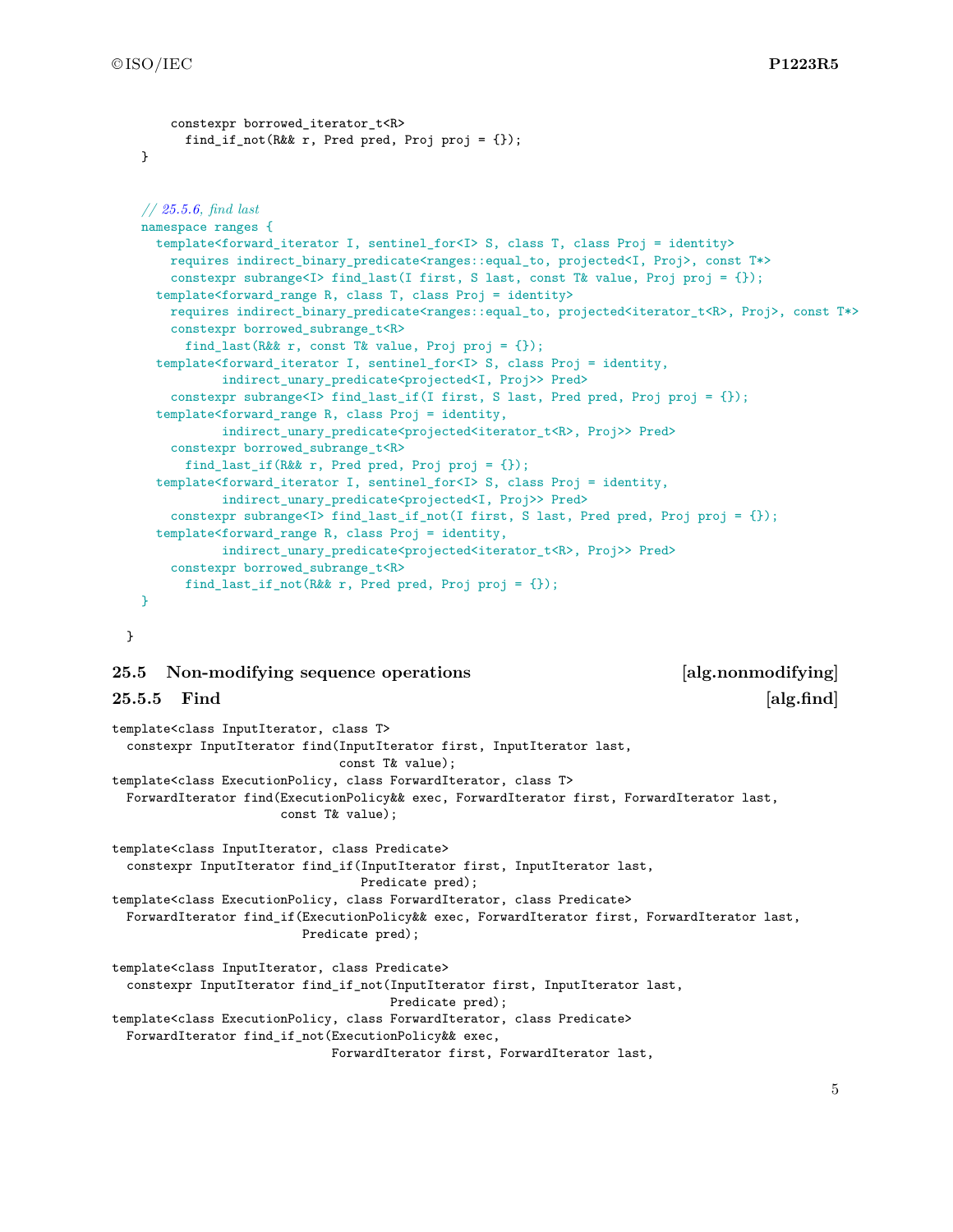©ISO/IEC **P1223R5**

```
Predicate pred);
     template<InputIterator I, sentinel_for<I> S, class T, class Proj = identity>
     requires indirect_binary_predicate<ranges::equal_to, projected<I, Proj>, const T*>
     constexpr I ranges::find(I first, S last, const T& value, Proj proj = {});
     template<input_range R, class T, class Proj = identity>
     requires indirect_binary_predicate<ranges::equal_to, projected<iterator_t<R>, Proj>, const T*>
     constexpr borrowed iterator t<R>
       ranges::find(R&& r, const T& value, Proj proj = {});
     template<InputIterator I, sentinel_for<I> S, class Proj = identity,
             indirect_unary_predicate<projected<I, Proj>> Pred>
       constexpr I ranges::find_if(I first, S last, Pred pred, Proj proj = {});
     template<input_range R, class Proj = identity,
             indirect_unary_predicate<projected<iterator_t<R>, Proj>> Pred>
     constexpr borrowed_iterator_t<R>
       ranges::find_if(R&& r, Pred pred, Proj proj = {});
     template<InputIterator I, sentinel_for<I> S, class Proj = identity,
             indirect_unary_predicate<projected<I, Proj>> Pred>
     constexpr I ranges::find_if_not(I first, S last, Pred pred, Proj proj = \{\});
     template<input_range R, class Proj = identity,
             indirect_unary_predicate<projected<iterator_t<R>, Proj>> Pred>
     constexpr borrowed_iterator_t<R>
       ranges::find_if_not(R&& r, Pred pred, Proj proj = {});
  1 Let E be:
(1.1) - *i == value for find,(1.2) - pred(*i) != false for find_if,
(1.3) - pred(*i) == false for find_if_not,
(1.4) - bool(invoke(proj, *i) == value) for ranges::find;
(1.5) - bool(invoke(pred, invoke(proj, *i))) for ranges::find_if;
(1.6) - bool(!invoke(pred, invoke(proj, *i))) for ranges::find_if_not.
  2 Returns: The first iterator i in the range [first,last) for which E is true. Returns last if no such
          iterator is found.
  3 Complexity: At most last - first applications of the corresponding predicate and projection.
     25.5.6 Find last [alg.find.last]
     template<forward_iterator I, sentinel_for<I> S, class T, class Proj = identity>
     requires indirect_binary_predicate<ranges::equal_to, projected<I, Proj>, const T*>
     constexpr subrange<I> ranges::find_last(I first, S last, const T& value, Proj proj = {});
     template<forward_range R, class T, class Proj = identity>
     requires indirect_binary_predicate<ranges::equal_to, projected<iterator_t<R>, Proj>, const T*>
     constexpr borrowed_subrange_t<R>
       ranges::find_last(R&& r, const T& value, Proj proj = {});
     template<forward_iterator I, sentinel_for<I> S, class Proj = identity,
             indirect_unary_predicate<projected<I, Proj>> Pred>
     constexpr subrange<I> ranges::find_last_if(I first, S last, Pred pred, Proj proj = {});
     template<forward_range R, class Proj = identity,
```

```
indirect_unary_predicate<projected<iterator_t<R>, Proj>> Pred>
```

```
constexpr borrowed_subrange_t<R>
```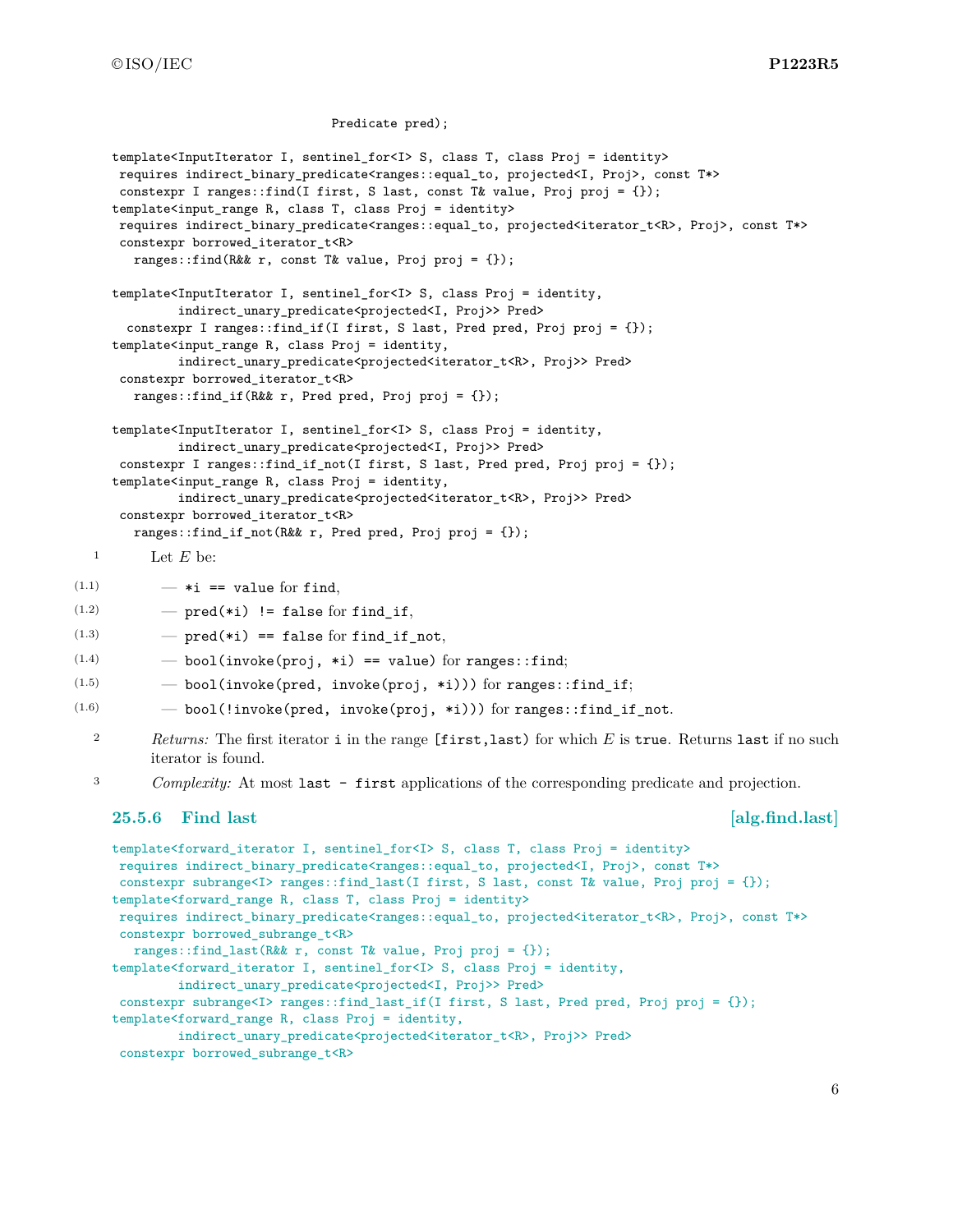```
ranges::find last if(R&& r, Pred pred, Proj proj = {});
template<forward_iterator I, sentinel_for<I> S, class Proj = identity,
        indirect_unary_predicate<projected<I, Proj>> Pred>
constexpr subrange<I> ranges::find_last_if_not(I first, S last, Pred pred, Proj proj = {});
template<forward_range R, class Proj = identity,
        indirect_unary_predicate<projected<iterator_t<R>, Proj>> Pred>
constexpr borrowed_subrange_t<R>
  ranges::find_last_if_not(R&& r, Pred pred, Proj proj = {});
```

```
1 Let E be:
```

```
(1.1) - bool(invoke(proj, *i) == value) for ranges::find_last;
```
- $(1.2)$   $-$  bool(invoke(pred, invoke(proj, \*i))) for ranges::find\_last\_if;
- $(1.3)$   $-$  bool(!invoke(pred, invoke(proj, \*i))) for ranges::find last if not.
	- <sup>2</sup> *Returns:* Let i be the last iterator in the range [first,last) for which *E* is true. Returns {i, last}, or {last, last} if no such iterator is found.
	- <sup>3</sup> *Complexity:* At most last first applications of the corresponding predicate and projection.